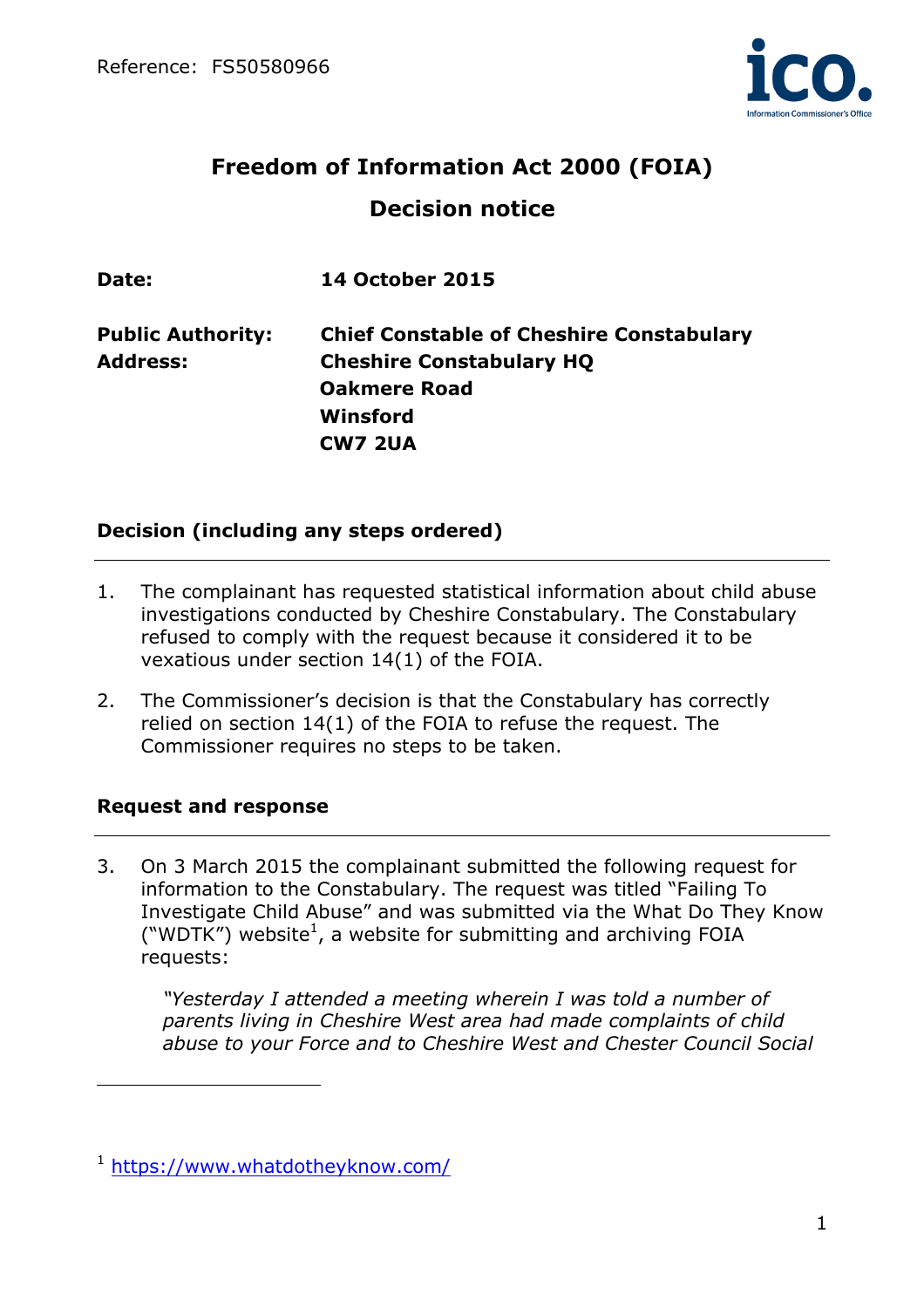

*Services. I am advised their complaints were not taken seriously nor Professionally investigated by either agency.* 

*…* 

*Please confirm how many complaints of child sex abuse your force received between 2008 - 2014 - How many of those complaints were Professionally investigated - How many of those complaints resulted in your Force working with Cheshire West and Chester Council to resolve - How many of those cases went to the CPS - How many of those cases resulted in convictions."* 

- 4. The Constabulary responded on 13 March 2015. It said that it was not obliged to deal with the request because to do so would exceed the appropriate costs limit established under section 12(1) of the FOIA. However, it did confirm that it had received 2960 complaints from people aged 17 or under, which addressed the first part of the complainant's request.
- 5. On 13 March 2015 the complainant requested an internal review. He disputed that compliance with the request would exceed the appropriate limit, stating that the information was almost identical to that requested by his MP prior to a meeting with the Constabulary in October 2014.
- 6. The Constabulary wrote to the complainant on 13 April 2015 to notify him of the outcome of the internal review. It revised its position and refused to comply with the request, stating that it considered it to be vexatious within the meaning of section 14(1) of the FOIA.

# **Scope of the case**

- 7. The complainant contacted the Commissioner on 1 May 2015. Referring to the Constabulary's application of section 14 to refuse six requests he had submitted, of which this complaint was one, he accused the Constabulary of effectively "blacklisting" him from making FOIA requests.
- 8. The Commissioner has considered whether the Constabulary was entitled to rely on the vexatious provisions at section 14(1) of the FOIA.

# **Reasons for decision**

9. Section 14(1) of the FOIA states that section 1(1) does not oblige a public authority to comply with a request for information if the request is vexatious.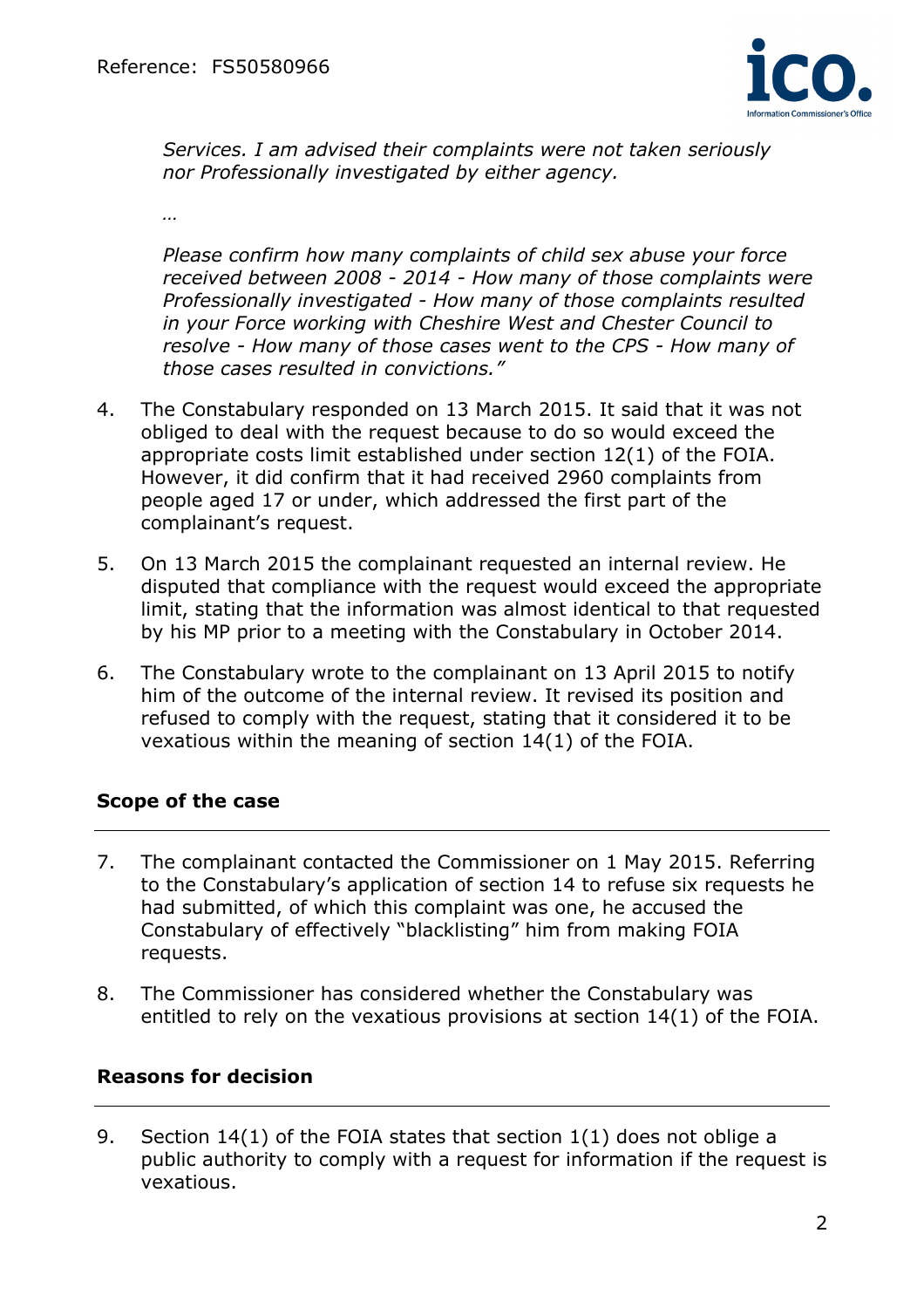

- 10. The term "vexatious" is not defined in the FOIA. The Upper Tribunal considered the issue of vexatious requests in the case of *Information Commissioner vs Devon County Council & Dransfield* [2012] UKUT 440  $(AAC)$ ,  $(28$  January  $2013)^2$ .
- 11. In that case the Upper Tribunal defined a vexatious request as one that is a "*manifestly unjustified, inappropriate or improper use of a formal procedure*". The Tribunal made clear that the decision of whether a request is vexatious must be based on the circumstances surrounding the request.
- 12. In the Dransfield case, the Upper Tribunal also found it instructive to assess the question of whether a request is truly vexatious by considering four broad issues: (1) the burden imposed by the request (on the public authority and its staff); (2) the motive of the requester; (3) the value or serious purpose of the request; and (4) the harassment or distress of and to staff.
- 13. The Upper Tribunal cautioned that these considerations were not meant to be exhaustive. Rather, it stressed "…*the importance of adopting a holistic and broad approach to the determination of whether a request is vexatious or not, emphasising the attributes of manifest unreasonableness, irresponsibility and, especially where there is a previous course of dealings, the lack of proportionality that typically characterise vexatious requests.*" (paragraph 45).
- 14. In the Commissioner's view the key question for public authorities to consider when determining if a request is vexatious is whether the request is likely to cause a disproportionate or unjustified level of disruption, irritation or distress.
- 15. The Commissioner has identified a number of "indicators" which may be useful in identifying vexatious requests. These are set out in his published guidance on vexatious requests<sup>3</sup>. The fact that a request

<sup>2</sup> http://www.osscsc.gov.uk/Aspx/view.aspx?id=3680

<sup>3</sup> https://ico.org.uk/media/for-organisations/documents/1198/dealing-withvexatious-requests.pdf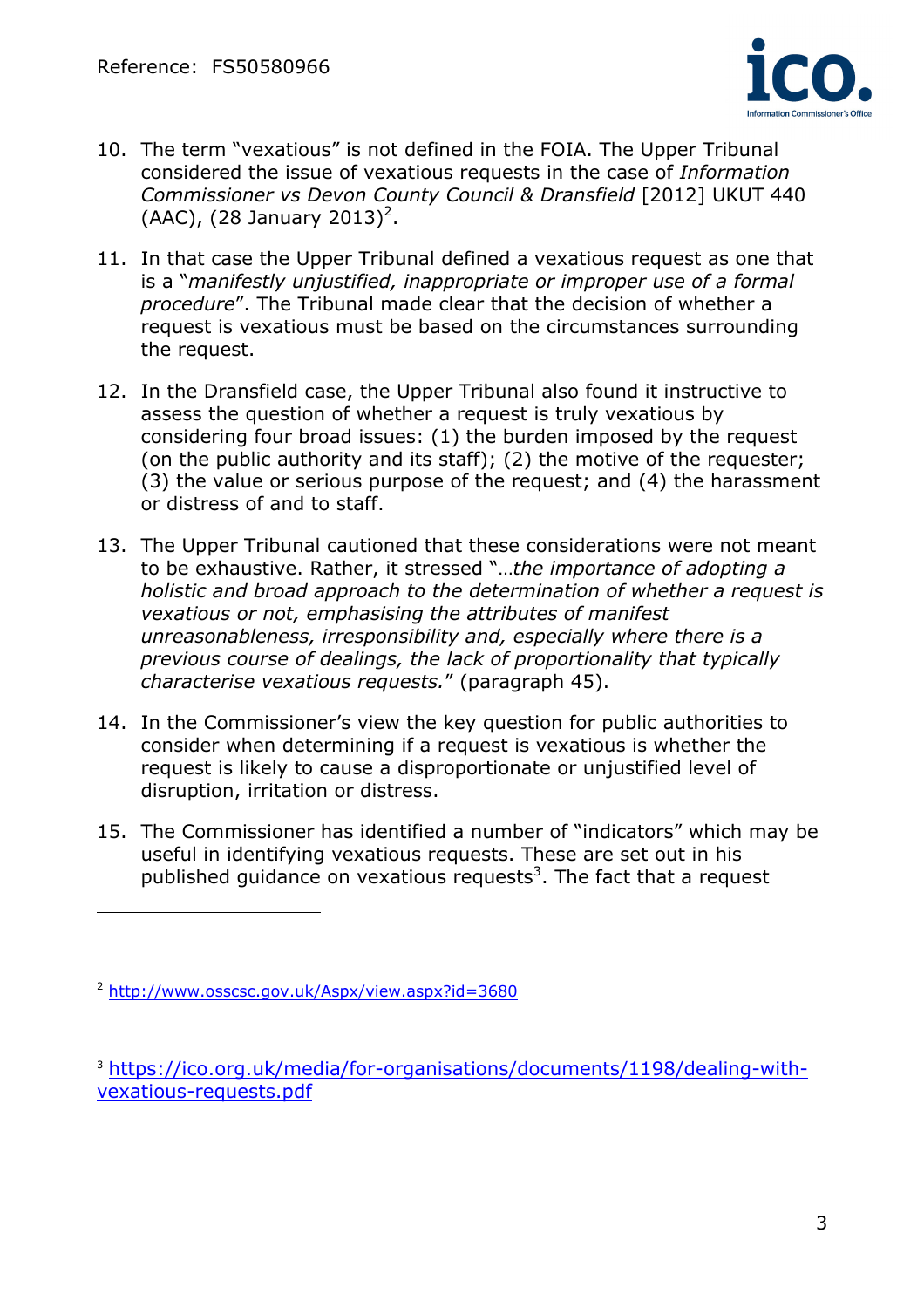

contains one or more of these indicators will not necessarily mean that it must be vexatious. All the circumstances of a case will need to be considered in reaching a judgement as to whether a request is vexatious.

# **Evidence from the parties**

#### *The complainant*

- 16. The complainant complained to the Commissioner about the way the Constabulary had dealt with six of his FOIA requests, of which this was one. In support of the complaints, the complainant stated only that the Constabulary was engaging in bullying and blacklisting tactics. He did not explain to the Commissioner why he considered the application of section 14 to be inappropriate.
- 17. The Commissioner invited the complainant to provide more information about his purpose and motivation for requesting the information he had asked for. He asked him to clarify any aims he hoped to further and the public interest he considered that would be served by the Constabulary disclosing the information. He also asked the complainant whether he considered the Constabulary had acted improperly, and for any evidence or reasons to support his belief. The Commissioner explained that any submissions the complainant wished to make on these points would be considered alongside the Constabulary's submissions. The complainant acknowledged receiving the Commissioner's letter but failed to provide any response to the questions.

## *Cheshire Constabulary*

- 18. The Constabulary stated that the request forms part of a wider pattern of enquiries, complaints and FOIA requests which the complainant has used to pursue personal grievances against it. The Constabulary considered that it was evident from the volume of requests (which imposed a significant burden on its staff and resources) and from their combative and frequently defamatory tone, that the complainant's primary intention was to disrupt the Constabulary's operations and damage its reputation.
- 19. With regard to the set of indicators referred to in paragraph 15, above, the following criteria appear to be met:
	- the request imposes a burden on the Constabulary;
	- the request contains unfounded accusations;
	- the complainant submits frequent or overlapping requests; and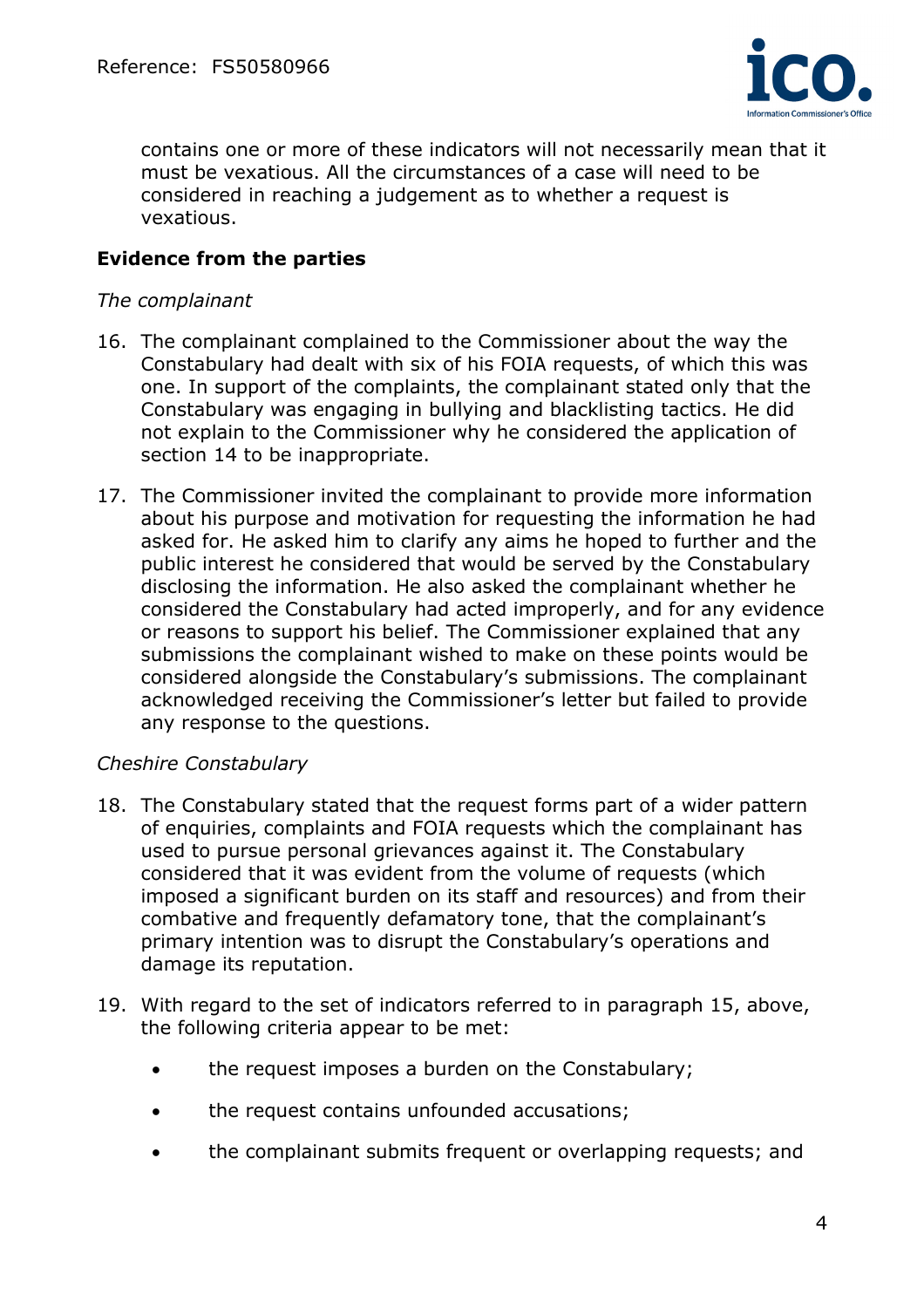

- the complainant has no obvious intent to obtain information.
- 20. The Constabulary therefore found the request vexatious within the meaning of section 14(1) of the FOIA.

*Would compliance with the request create a significant burden in terms of expense and distraction* 

- 21. The Constabulary gave some wider background to its interactions with the complainant. Since October 2010 the complainant had submitted 65 FOIA requests to it (28 having been received in 2015). The complainant also submitted voluminous correspondence outside of the FOIA regime. A search of inbound email traffic from the complainant's personal email account to various points within the Constabulary found 186 emails received between September 2013 and May 2015. The Constabulary was therefore expending significant resources in dealing with the complainant's stream of complaints, accusations and FOIA requests.
- 22. Turning to the impact of dealing with this request, the Constabulary noted that it had complied with the first part by disclosing that it had received 2960 complaints of child sex abuse. In order to comply with the remainder of the request it said it would have to retrieve and manually examine each individual case file to extract the information required. With regard to the last part of the request, which asked for information about convictions, this would have required a separate search of each accused person's arrest and conviction history, on the Police National Computer ("PNC").
- 23. The Constabulary estimated that to retrieve and extract the requested information from the individual case files would take one person a minimum of 500 hours. The PNC searches would take an estimated 250 hours. The Constabulary therefore felt entitled to refuse the request under section 12, on costs grounds alone, but it amended its response at internal review because it considered it would be more accurate to categorise the request as vexatious.
- 24. The complainant had responded to the initial claim that costs limits would be exceeded by stating that the information should be readily available, as it was almost identical to information previously requested by a local MP. As part of the internal review the Constabulary checked the information that had been prepared for the MP. It noted that the information the MP had asked for was substantially different from what the complainant had requested. The only intersection between the two requests was that the MP had also asked for the number of child victims of sexual offences, which was information the Constabulary had provided to the complainant.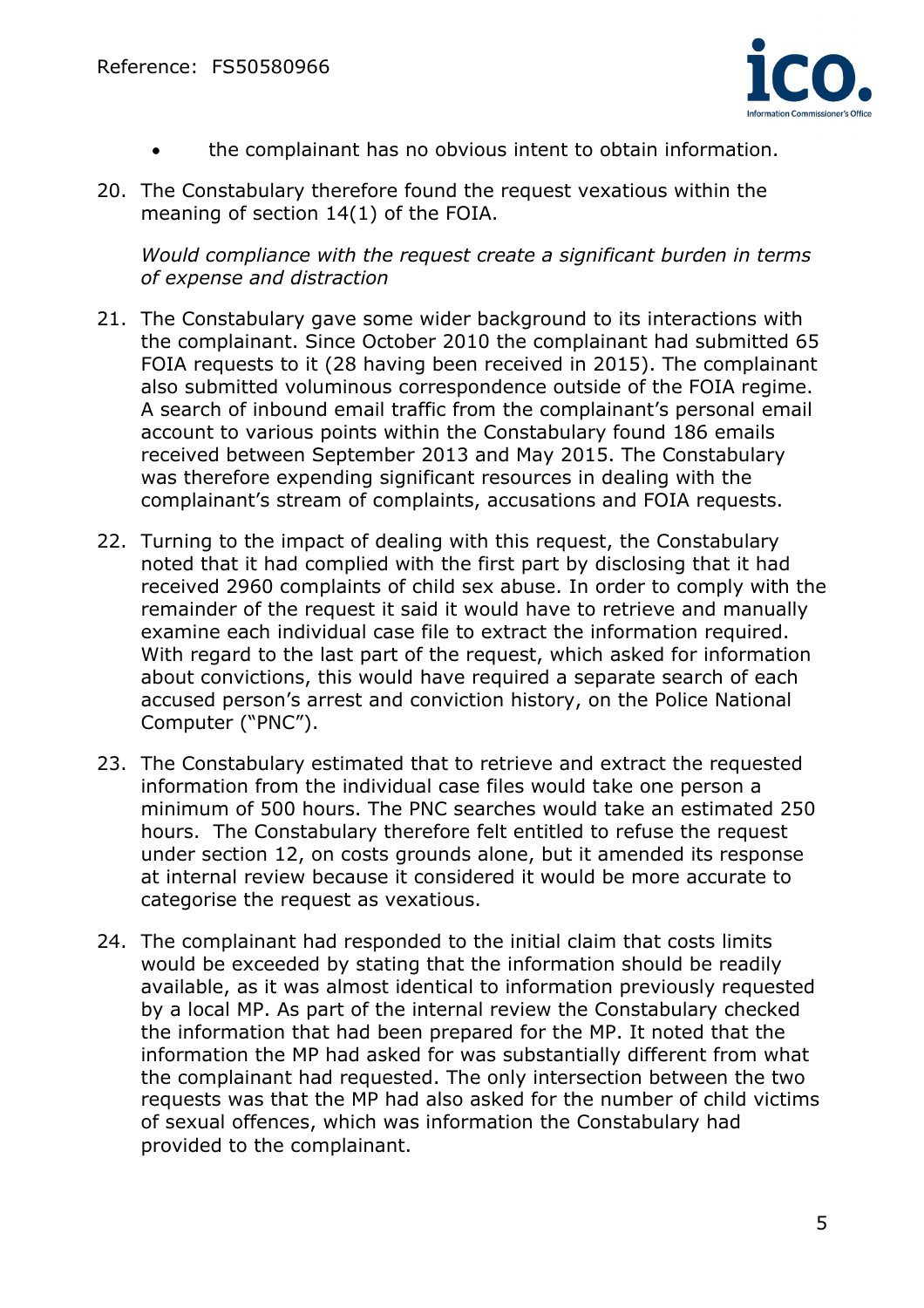

## *Motive of the requester and purpose and value of the request*

- 25. The Constabulary considered that the request was made in bad faith. It said that the wording of the request was unnecessarily combative and was clearly written to be read by a wider audience than just the Constabulary. It argued that the purpose of request was not to obtain the requested information, but to publicly attack the Constabulary.
- 26. It said that the complainant's wider interactions with it are characterised by him stating things as fact which have either never happened or did not happen in the way he represents them. With regard to the meeting referred to in the request, it said that it had not been aware of the meeting and so was not present at it. Furthermore, it had been unable to verify where or even whether the meeting had taken place. It said that it had made enquiries with Cheshire West and Chester Council, and with Hartford Parish Council, neither of which had any knowledge of the meeting. The Constabulary said that it was also not aware that there were any concerns among local people that child abuse allegations made to it had not been investigated. It suggested that the reference to the meeting and the supposed concerns was an example of the complainant deliberately imposing a false narrative of events to publicly discredit the Constabulary.

*Does the request have the effect of harassing the Constabulary or its staff?* 

- 27. The Constabulary considered that the central premise of the request (that it had not dealt properly with allegations of child abuse made to it) was typical of the complainant's pattern of publicly making unsupported allegations of wrongdoing and corruption. It considered that the tone of a significant proportion of his complaints and correspondence was personal in nature and implied both high-level, systemic corruption and personal incompetence by individual officers and civilian staff, allegations which the complainant had not substantiated.
- 28. Of particular note was the fact that the requests were made via the WDTK website, and thus were publicly viewable. The Constabulary had commented in the Commissioner's investigation of another complaint submitted by the complainant that he had a pattern of using FOIA requests to making inflammatory remarks and allegations, and that it believed that increasingly he used the WDTK mechanism primarily for this purpose. It believed that this was an abuse of the FOIA mechanism and was completely unreasonable.
- 29. It considered the complainant was habitually using the FOIA mechanism in an attempt to bully and harass the Constabulary and its staff, in furtherance of a personal grievance, which would neither be addressed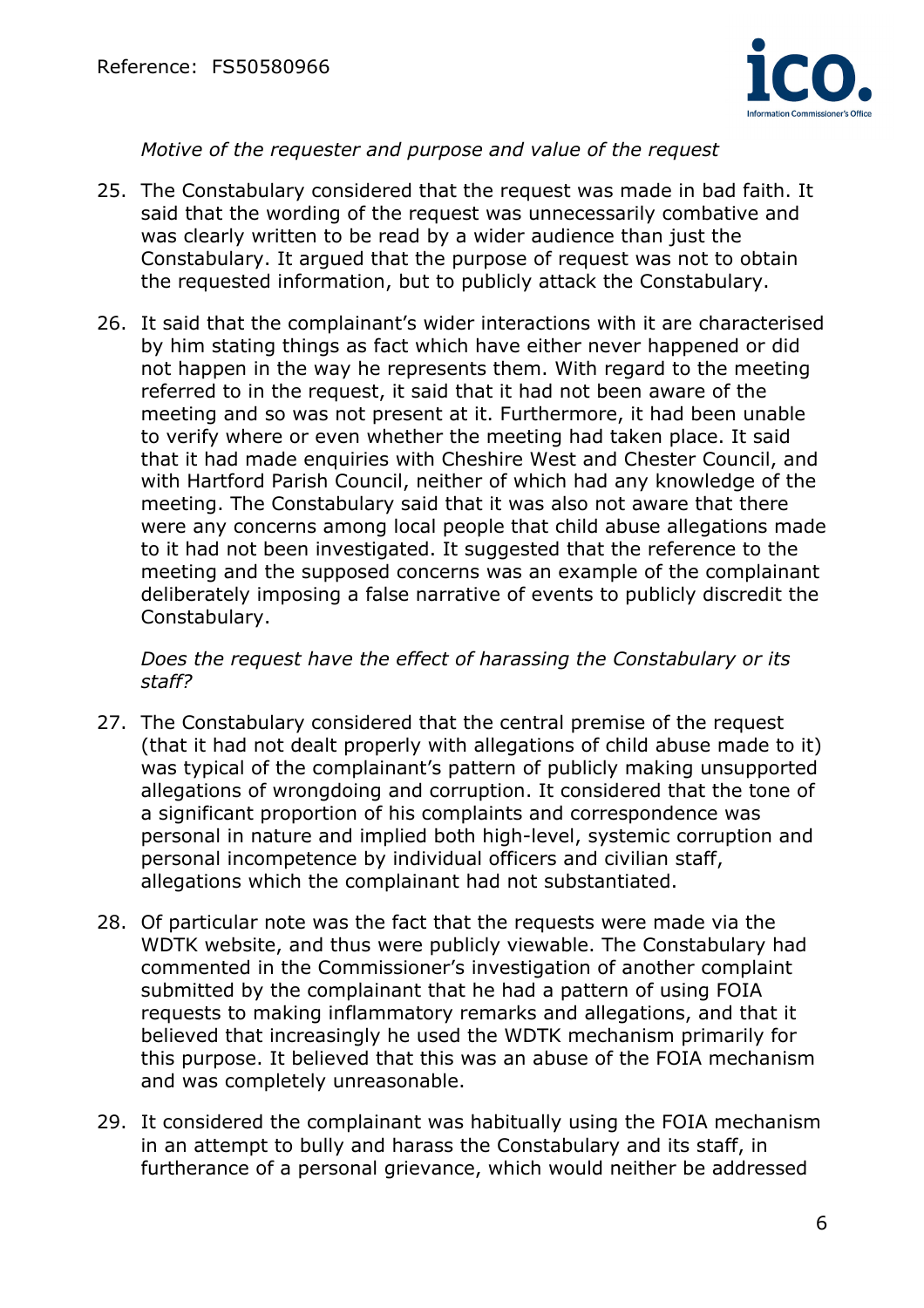

nor furthered by the disclosure of the information he asked for. With regard to this request, it found the suggestion it had not investigated allegations of child abuse made to it to be particularly offensive.

30. The Constabulary acknowledged that it had designated many of the complainant's other requests as vexatious. However, it said that it maintained an objective approach to assessing his requests, and that it had not simply designated the complainant himself as "vexatious". It highlighted the fact that in this case it had initially refused the request under a different section (which it still maintained was entirely valid) and that it conducted a proper and considered internal review in response to particular points raised by the complainant.

# **The Commissioner's decision**

31. In reaching a decision, the Commissioner has considered the case of *Independent Police Complaints Commissioner v The Information Commissioner<sup>4</sup>* in which the Tribunal observed that:

*"A request may be so grossly oppressive in terms of the resources and time demanded by compliance as to be vexatious, regardless of the intentions or bona fides of the requester. If so, it is not prevented from being vexatious just because the authority could have relied instead on s.12".* 

- 32. He has also had regard to a more recent Court of Appeal decision, in Dransfield v IC & Devon County Council / Craven v IC & DECC $5$ . In the Court of Appeal decision it was held that the costs of complying with "*an extremely burdensome request*" could be the basis for concluding that a request was manifestly unreasonable under the EIR; it also concluded that this was the case under FOIA with regard to section 14.
- 33. Finally, the Commissioner has had regard to his own guidance on vexatious requests and to the set of indicators referred to in paragraph 15, above.
- 34. The Commissioner notes that, taken in isolation, the complainant's request would not necessarily be regarded as vexatious within the meaning of section 14. However, in considering this matter, the

<sup>5</sup> [2015] EWCA Civ 454

<sup>4</sup> EA/2011/0222, 29 March 2012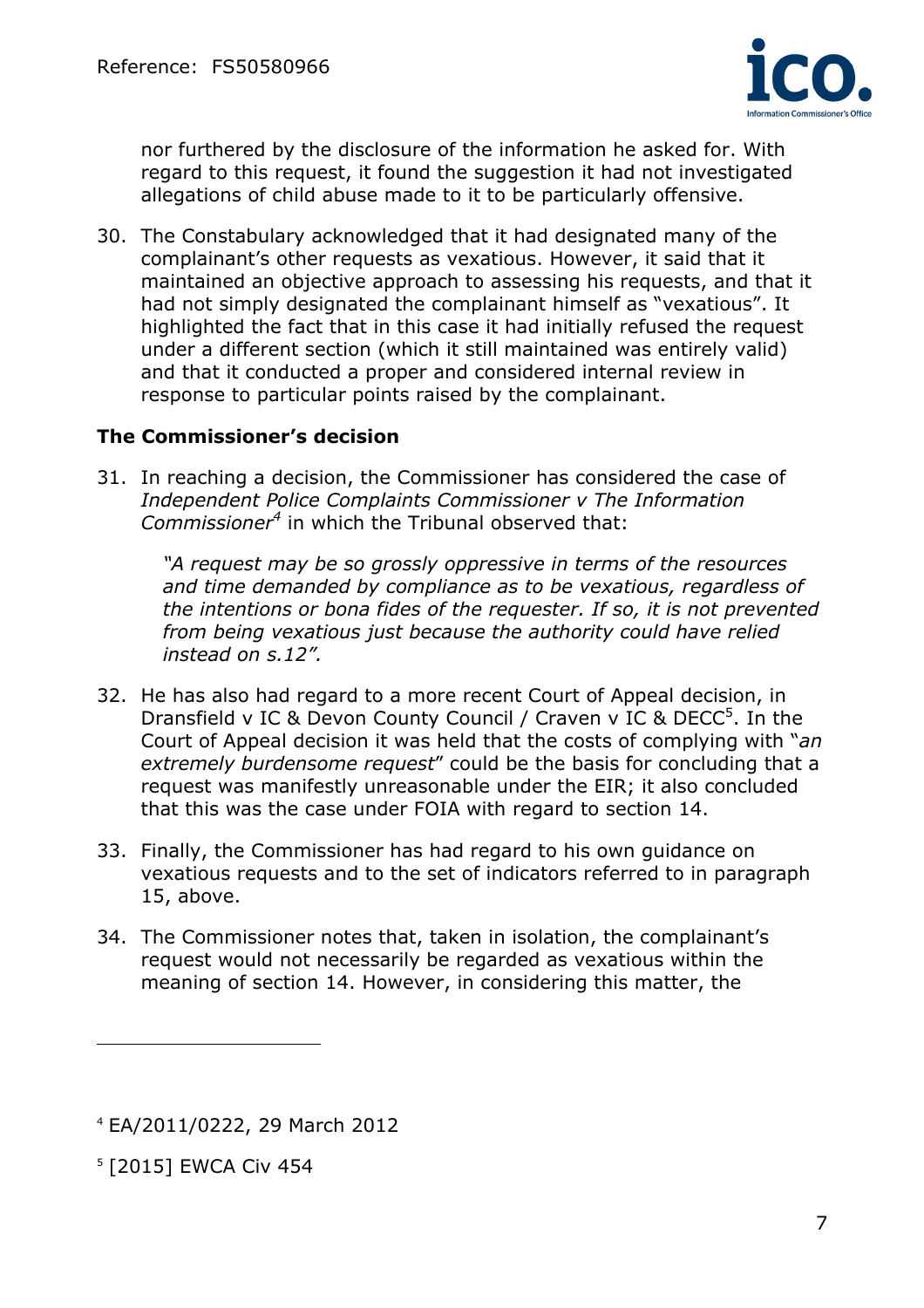

Commissioner has had regard to the context and history surrounding the request.

- 35. Since September 2012 the Commissioner has received 12 complaints from the complainant about the way in which the Constabulary has dealt with his FOIA requests. He has also viewed many more FOIA requests that the complainant has submitted to the Constabulary on the WDTK website.
- 36. The Commissioner considers that at least some of his FOIA requests originate from a dispute between the complainant, the Constabulary and several local councils. The nature of the dispute was outlined in decision notice FS50551798 $<sup>6</sup>$  and will not be repeated here.</sup>
- 37. The Commissioner considers it reasonable to conclude from the tone and content of many of the complainant's wider requests, and the information posted on a website that he maintains, that he is increasingly using the FOIA mechanism as a vehicle for venting frustration and publicising his discontent with these bodies.
- 38. It should be noted that in July 2015 Cheshire West and Chester Council, against whom the complainant has engaged in a similar pattern of behaviour, succeeded in having an anti-harassment injunction made against him. The Commissioner has noted the High Court judge's comments about the complainant, when giving the judgement:

*"It appears to me that he has become obsessed and perhaps even exhilarated by his ability to cause distress by repeating long dead allegations over and over again. By accusing each new recipient of corruption if they do not immediately do whatever it is he asks of them, he widens the scope of his campaign to include people who have nothing to do with it. He has long since ceased to apply any rational judgment of any kind in deciding what to do. On the evidence as it stands now,* 

<sup>6</sup> https://ico.org.uk/media/action-weve-taken/decisionnotices/2014/1042614/fs\_50551798.pdf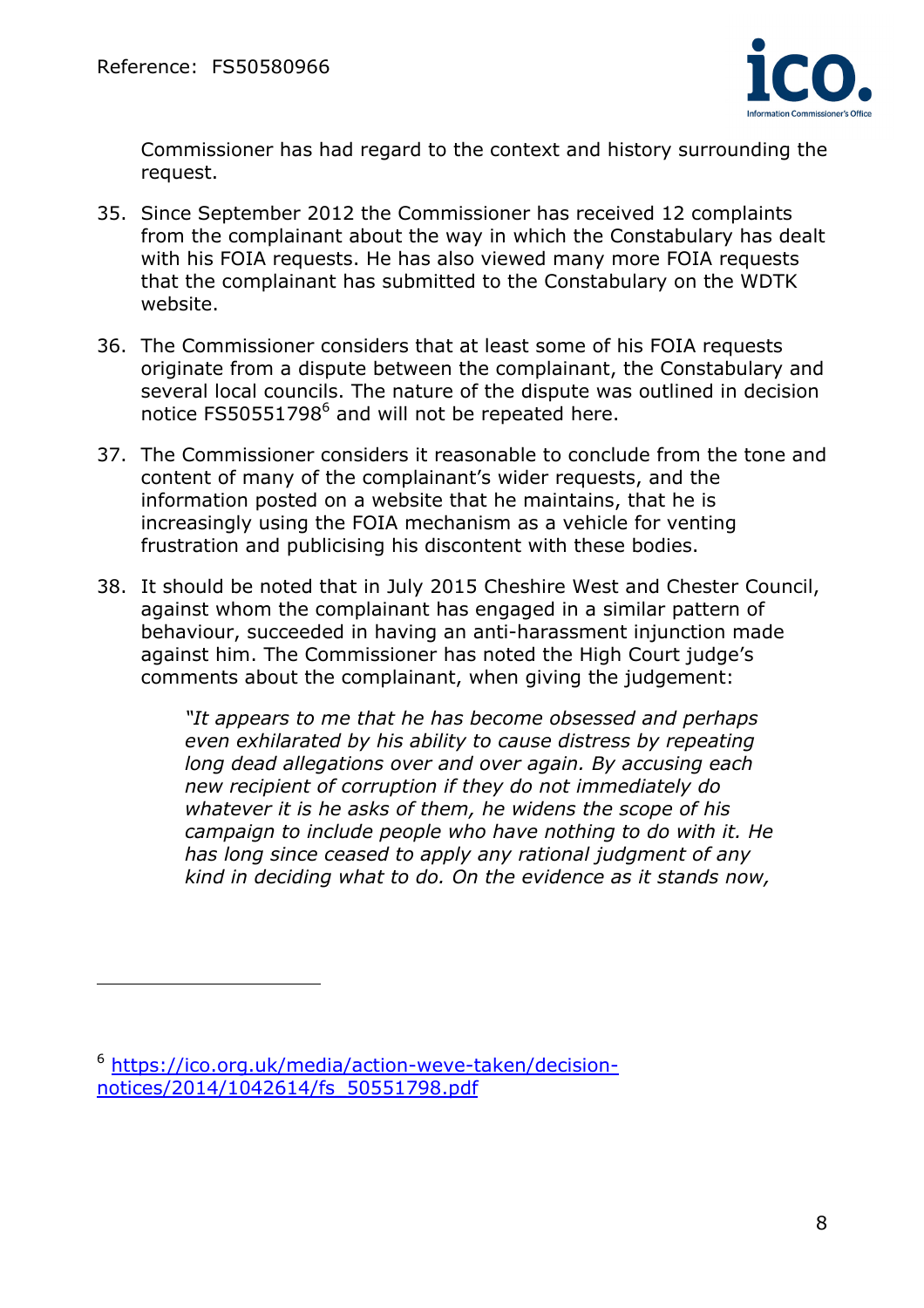

*it appears probable to me that he simply wants to cause harm. I consider that it is likely that he is succeeding."<sup>7</sup>*

- 39. The Commissioner also considers it pertinent that the First-tier Tribunal, when considering appeals by the complainant against two decision notices, observed that he made unsubstantiated allegations and stated as fact things which had not occurred. It has also commented on his apparent desire to create "*a scandal"* out of what appeared to be genuine errors<sup>8</sup>.
- 40. The Commissioner has had regard to the Constabulary's submissions about the frequency and tone of the complainant's communications with it, and particularly the complainant's allegations of misconduct and corruption which he has levelled at it publicly, through the WDTK website. The Commissioner notes that in this case the request was titled "Failure to Investigate Child Abuse", and contained claims that local people were concerned at the way the Constabulary had handled complaints of child abuse. However, the complainant failed to supply any evidence in support of his claims when asked to do so by the Commissioner, and the Constabulary says it has no knowledge of any such concerns.
- 41. The Commissioner noted in decision notice FS50551798 that the complainant appears to view the WDTK website as being as much a platform for publicly airing grievances and allegations as it is a means for accessing official information, and this appears to be another instance where WDTK may have been used for that purpose. The Commissioner considers it relevant to note here that the complainant's WDTK account is currently suspended, "…*following persistent abuse of our service*".
- 42. The Commissioner considers that the complainant would be fully aware that the comments and allegations he posts about the Constabulary will be seen by users of the WDTK website and that they may be returned in internet search results. The Commissioner considers that the claims may be construed as fact by users of the WDTK website and that, taking the wider background of the matter into account, this would be a motivating factor behind the complainant's request. He also considers that,

<sup>8</sup> EA/2015/0065 and EA/2015/0052

<sup>7</sup> http://www.bailii.org/ew/cases/EWHC/QB/2015/2141.html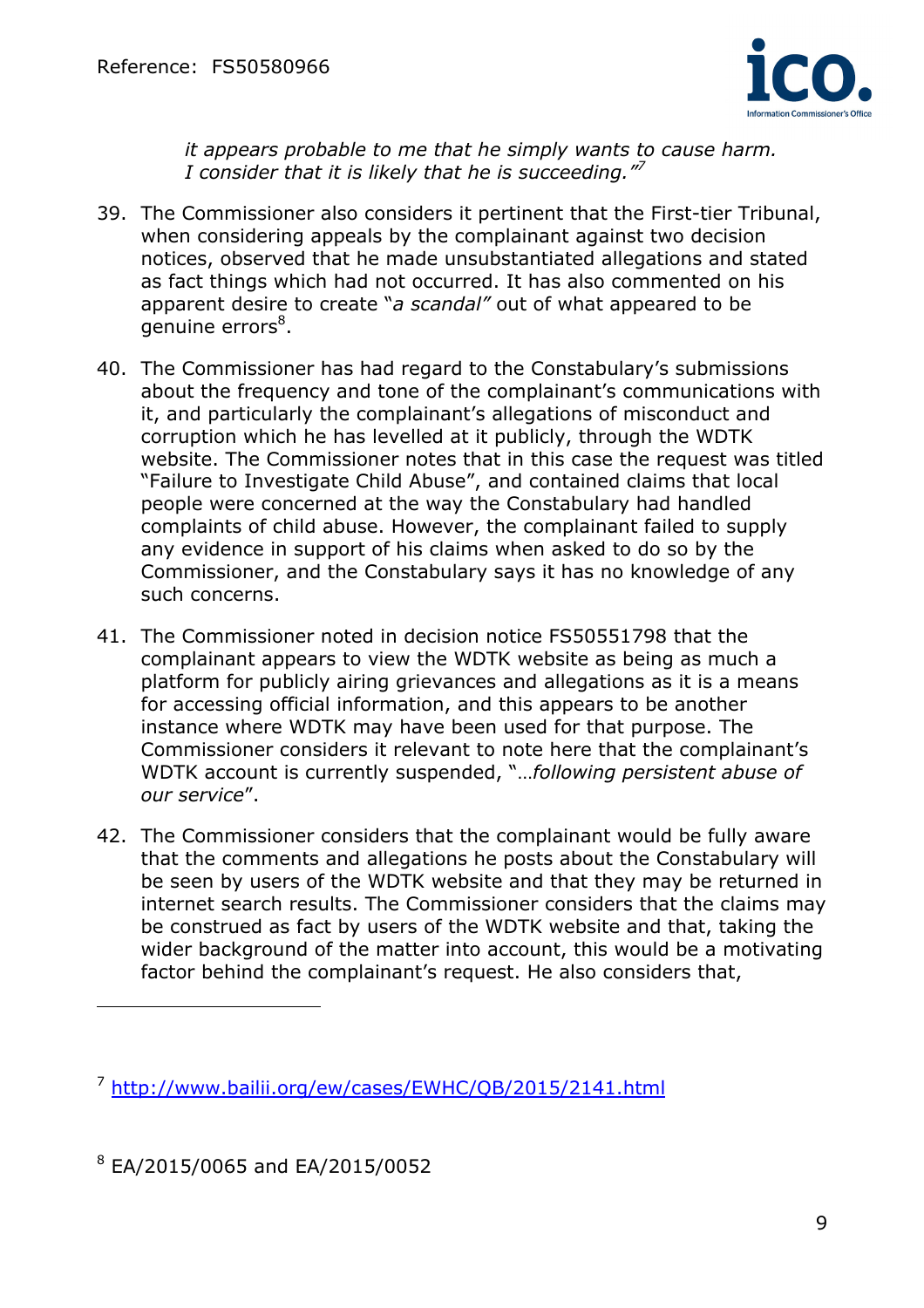

particularly in the current climate where allegations of failure to investigate child sex abuse are taken very seriously, the complainant's behaviour could fairly be described as having the effect of harassing the Constabulary and its staff.

- 43. The Commissioner is also aware that having received a response to the request on 13 March 2015, on 26 March 2015 the complainant submitted a fresh FOIA request, which asked the Constabulary "…*how many complaints of child sex abuse your Force received between 2008 – 2014*". This was identical to the first part of his request dated 3 March 2015, and which the Constabulary had answered 13 days earlier.
- 44. The Constabulary refused the fresh request on the grounds that it was vexatious and substantially similar to the previous request. The complainant asked for an internal review of that decision and subsequently complained to the Commissioner about the Constabulary's response (the Commissioner refused to investigate that complaint on the grounds that it was frivolous within the meaning of section 50(2)(c) of the FOIA).
- 45. The Commissioner considers the complainant's behaviour here to be unreasonable, as he would have known that the Constabulary had already disclosed the requested information to him very recently. He considers that the time given over by the Constabulary (and, for that matter, by the Commissioner's own staff) to dealing with the second request had the effect of unnecessarily tying up resources which would otherwise have been dealing with legitimate FOIA requests.
- 46. The Constabulary has demonstrated to the Commissioner that it has expended significant resources in dealing with matters arising from the complainant's various FOIA requests, requests for internal review and complaints to the Commissioner. The Commissioner accepts that the time and resources that the Constabulary has devoted to dealing with the complainant have been considerable and that this inevitably reduces the amount of time that can be given over to dealing with other requesters' requests.
- 47. Most importantly, he has had regard to the estimate that the Constabulary has provided of the time it would take to comply with this request, an estimate he considers to be cogent and reasonable. He accepts that the diversion of more than 750 working hours to deal with this request could not be absorbed by the Constabulary without having a significant, disruptive effect on other areas of its work. He further notes that if the Constabulary was not applying section 14(1), the costs to it of complying with the request would appear to exceed the appropriate limit established under section 12 of the FOIA.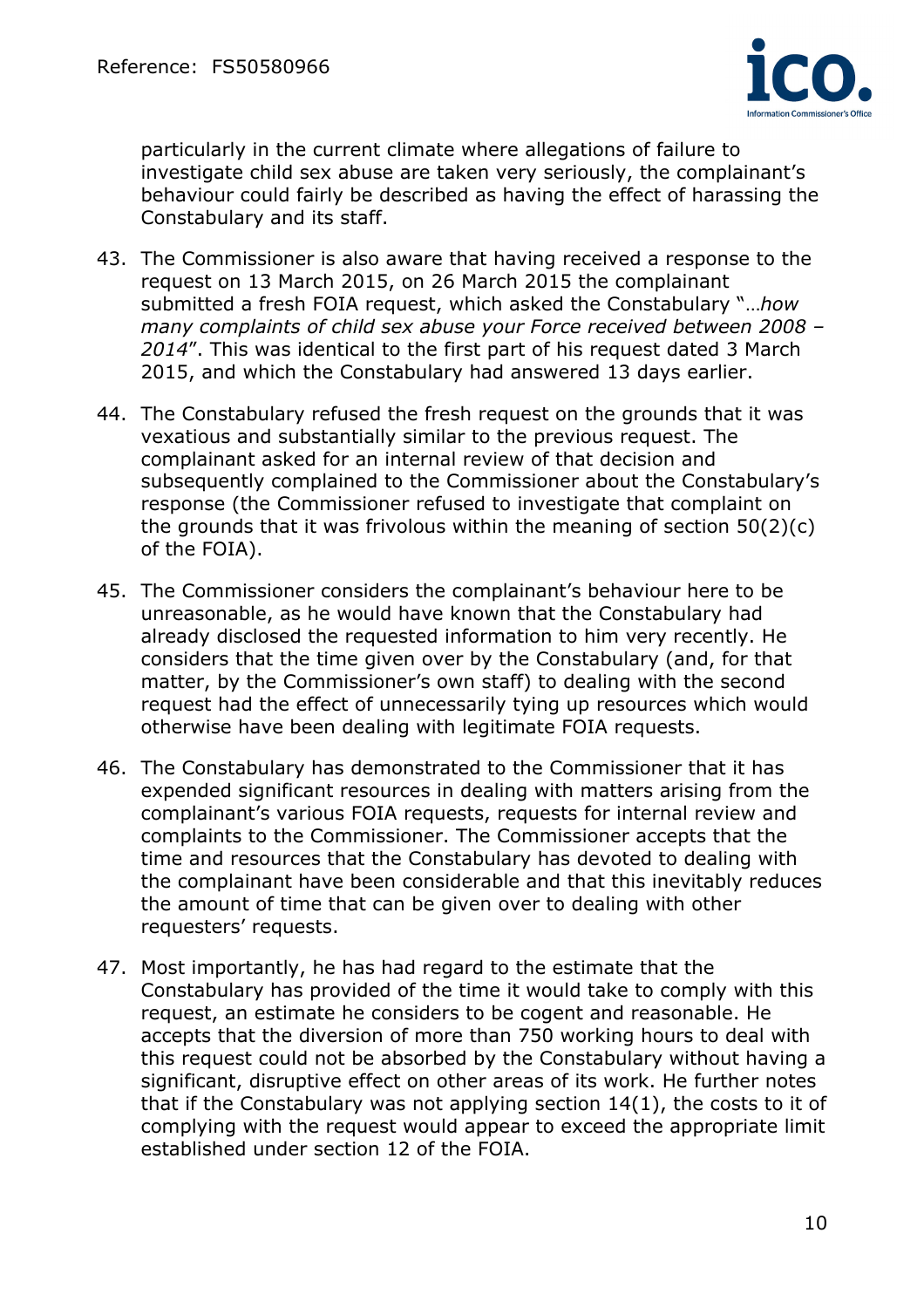

- 48. The Commissioner considers that the exemption set out at section 14 prevents an individual from imposing an *unwarranted* level of disruption, irritation or distress on a public authority. He has considered whether there are any mitigating factors which might justify requiring the Constabulary to comply with the request, particularly given the serious nature of the subject matter of the request.
- 49. As noted in paragraph 17, above, the complainant was specifically asked to submit information which might inform this point, but failed to do so. The Commissioner has therefore looked at all the available evidence and does not consider that sufficient weight can be placed on any serious purpose served by the request to justify the level of disruption, irritation and distress it imposes on the Constabulary and its individual members of staff. In reaching this decision he has had regard to the Upper Tribunal's definition of vexatious (the "*manifestly unjustified, inappropriate or improper use of a formal procedure*").
- 50. The Commissioner is therefore satisfied that the request imposes a burden on the Constabulary to the point where it should not reasonably be expected to comply with it.
- 51. Taking all the above into account, the Commissioner is satisfied that the Constabulary is entitled to rely on section 14(1) to refuse the request on the grounds that it is vexatious.